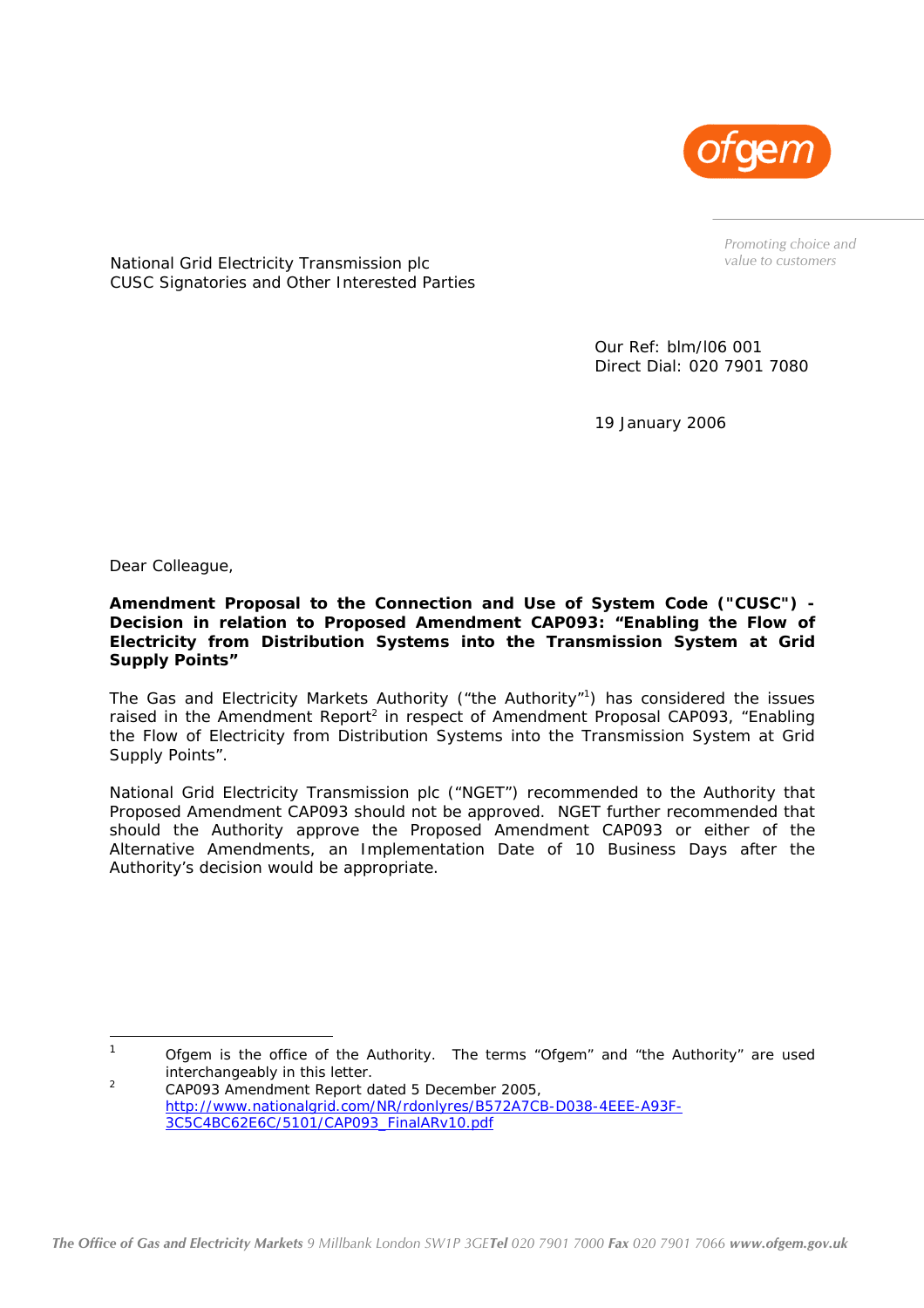Having considered the CAP093 Amendment Report and NGET's recommendations and having regard to the Applicable CUSC Objectives<sup>3</sup> and Ofgem's wider statutory duties<sup>[4](#page-1-1)</sup>, the Authority has decided to reject the Proposed Amendment and the Alternative Amendments.

This letter explains the background to Amendment Proposal CAP093 and sets out the Authority's reasons for its decision. This letter constitutes notice by the Authority under section 49A of the Electricity Act 1989 in relation to the decision.

## *Background*

Each distribution licensee has statutory and licence obligations to offer terms to generators seeking connection to its distribution system. A distribution licensee has raised concern about the absence of correspondingly clear obligations on NGET to receive exports from distribution systems onto the transmission system.

Central Networks submitted Amendment Proposal CAP093 which aims to recognise the flow of electricity from distribution systems to the transmission system at Grid Supply Points, for consideration at the Amendments Panel meeting on 24 June 2005. The Amendments Panel determined that the issue should be considered by a Working Group.

The CAP093 Working Group Report which included details of a proposed Working Group Alternative Amendment was submitted to the Amendments Panel meeting on 23 September 2005. The Amendments Panel determined that CAP093 was ready to proceed to a wider consultation, which closed on 31 October 2005. Eleven responses were received. This consultation prompted one further Alternative Amendment proposed by EDF Energy.

A further consultation was conducted to assess the merits of the Consultation Alternative Amendment which closed on 18 November 2005. Four responses were received to this consultation.

The final Amendment Report was submitted to the Authority on 5 December 2005.

# *The Proposed Amendment*

The Proposed Amendment would alter the CUSC in two ways.

Firstly, it would amend that definition of Grid Supply Point to explicitly recognise that points of connection between the transmission system and a distribution system ("Connection Sites") may deliver power to the GB transmission system.

<span id="page-1-0"></span>3 The Applicable CUSC Objectives are contained in Standard Condition C10 of the licence to transmit electricity treated as granted to NGC under Section 6 of the Electricity Act 1989 (the "Transmission Licence") and are:

<sup>(</sup>a) the efficient discharge by the licensee of the obligations imposed upon it under the Act and by this licence; and

<sup>(</sup>b) facilitating effective competition in the generation and supply of electricity, and (so far as consistent therewith) facilitating such competition in the sale, distribution and purchase of electricity.

<span id="page-1-1"></span><sup>4</sup> Ofgem's statutory duties are wider than the matters that the Panel must take into consideration and include amongst other things a duty to have regard to social and environmental guidance provided to Ofgem by the government.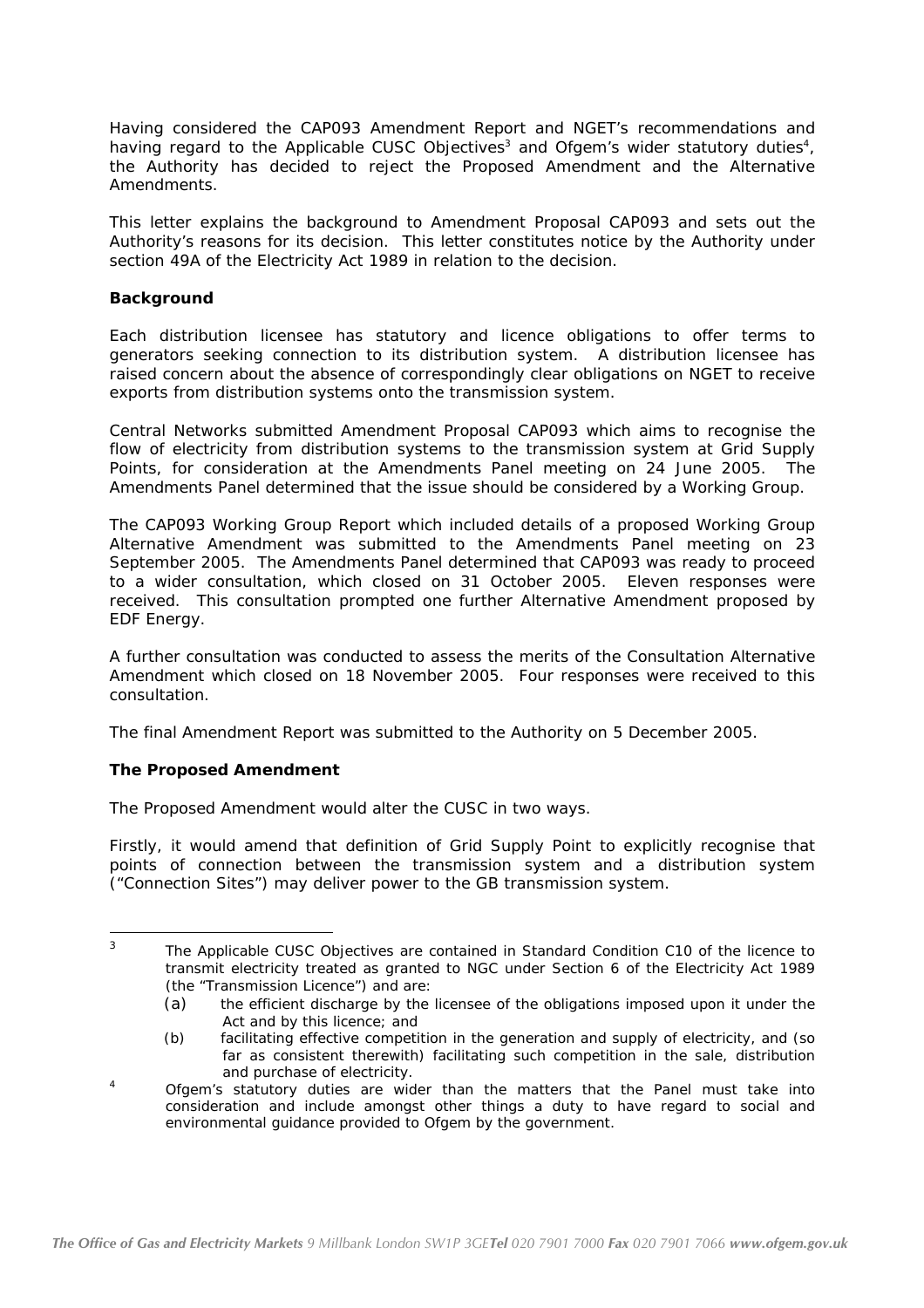Secondly, it would amend the definition of Distribution System to recognise that electricity may also be delivered to the transmission system at a Grid Supply Point.

The Proposer considers that Proposed Amendment CAP093 would rectify a CUSC deficit by altering the CUSC definitions to explicitly permit flows of electricity from distribution systems to the transmission system at Grid Supply Points. The Proposer believes that Proposed Amendment CAP093 would better facilitate Applicable CUSC Objective (b) – facilitate effective competition in generation of electricity  $-$  as it would pave the way for the connection of significant amounts of generation to distribution networks. The Proposer further considers that Proposed Amendment CAP093 would improve the alignment of definitions between the CUSC, BSC<sup>[5](#page-2-0)</sup> and the MRA<sup>6</sup>[.](#page-2-1)

During its consideration of Amendment Proposal CAP093, the Working Group acknowledged that:-

- It is unclear whether the CUSC allows for export from distribution systems to the transmission system irrespective of whether the embedded generator has Transmission Entry Capacity ("TEC").
- There are currently a small number of Grid Supply Points which at times export onto the transmission system.
- The volume of export from distribution systems to the transmission system is expected to increase in the future.
- It is desirable that CUSC definitions are consistent with definitions in the licences.

Some members of the Working Group noted concern about potential discrimination issues between directly connected and embedded generators that may arise if Proposed Amendment CAP093 were implemented without changes to other sections of the CUSC. However, the majority of the Working Group did not consider that Proposed Amendment CAP093 required other consequential CUSC amendments. The Working Group did not consider that Proposed Amendment CAP093 was necessarily the best method of resolving the issues identified by the Proposer.

## *Alternative Amendments*

The CAP093 Working Group proposed an Alternative Amendment and a further Alternative Amendment was proposed in response to the initial consultation on Amendment Proposal CAP093.

## Working Group Alternative Amendment ("WGAA")

A WGAA was submitted by CE Electric UK that proposed a change to the definition of Distribution System in Proposed Amendment CAP093 to provide additional clarity. The proposer of the WGAA considered that the definition of Distribution System needed to clarify that:-

- Power flows across Grid Supply Points could be bi-directional.
- Distribution licensees can connect generators at Grid Supply Points and that such generation will be treated as embedded.

<span id="page-2-0"></span>5 <sup>5</sup> Balancing and Settlement Code

<span id="page-2-1"></span>Master Registration Agreement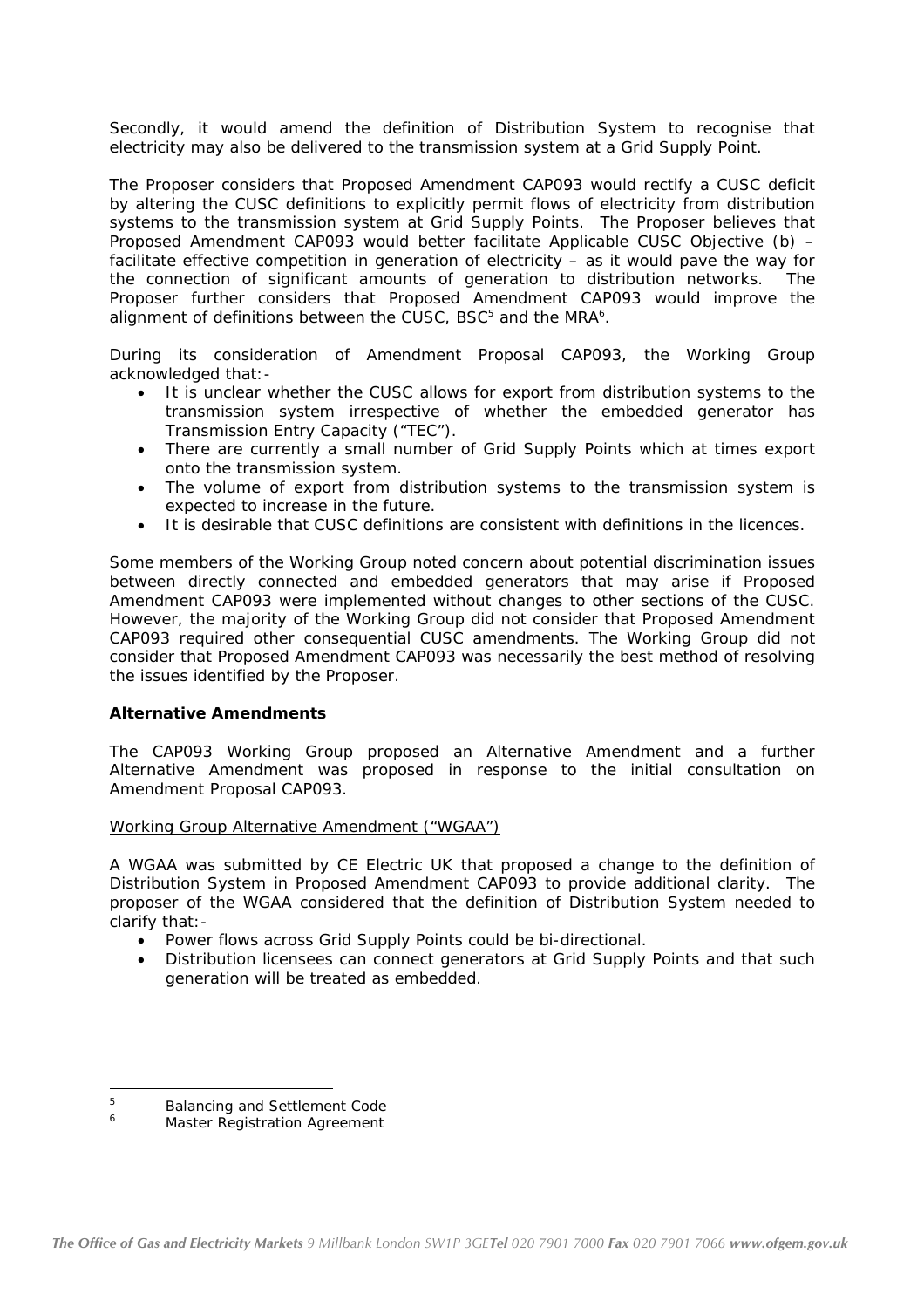## Consultation Alternative Amendment ("CAA")

A CAA was submitted by EDF Energy which was intended to be similar in substance to the Proposed Amendment CAP093. The proposer of the CAA considered that the simplified legal text provided a more efficient solution to the perceived CUSC deficit and therefore better facilitated the Applicable CUSC Objectives than Proposed Amendment CAP093.

## *Respondents' Views*

NGET issued a consultation paper on 29 September 2005 inviting responses from CUSC Parties and interested parties. NGET received 11 responses to the consultation in respect of Amendment Proposal CAP093, 8 of which expressed support for CAP093 with the majority supportive of the WGAA. 3 respondents were opposed to both Proposed Amendment CAP093 and the WGAA. One respondent proposed a CAA and NGET issued a further consultation paper on 4 November 2005. NGET received 4 responses to this consultation. None of the respondents were supportive of the CAA.

The views presented by the respondents to the initial NGET consultation who support the CAP093 Amendment Proposal are:-

- NGET's refusal to offer terms to a distribution licensee seeking a Connection Site which may export onto the GB Transmission System frustrates that distribution licensee from providing offers for distribution connections which frustrates competition in generation.
- The changes to the CUSC definitions would remove a barrier to entry for smaller players in the generation market.
- The existing CUSC definitions are not in line with the definitions in the transmission and distribution licences.
- In practice there are a number of existing Distribution System Connection Sites that currently export onto the GB Transmission System.
- NGET's concerns about the possible impact of the CAP093 charges on its charging methodology are misplaced.

The views presented by the respondents to the initial NGET consultation who oppose the CAP093 Amendment Proposal are:-

- Implementation of either Proposed Amendment CAP093 or the Alternative Amendment would introduce a cross-subsidy in favour of embedded generators which is likely to have a harmful effect on competition in generation.
- Existing CUSC arrangements do not prevent generators connecting to the transmission or distribution systems provided that relevant agreements are in place.
- Amendment Proposal CAP093 would introduce discrimination between users of the transmission system, specifically between directly connected and embedded generators and between DNOs and Non-Embedded Customers.

The views presented by respondents to NGET's subsequent CAP093 consultation are:-

- Acknowledgement of the merits of simplifying legal drafting.
- Concern about the extension of scope from Proposed Amendment CAP093 (to include boundaries between the transmission system and non-embedded customers) that was not discussed by the Working Group.

A copy of the responses NGET received to both consultations is appended to the Amendment Report for CAP093.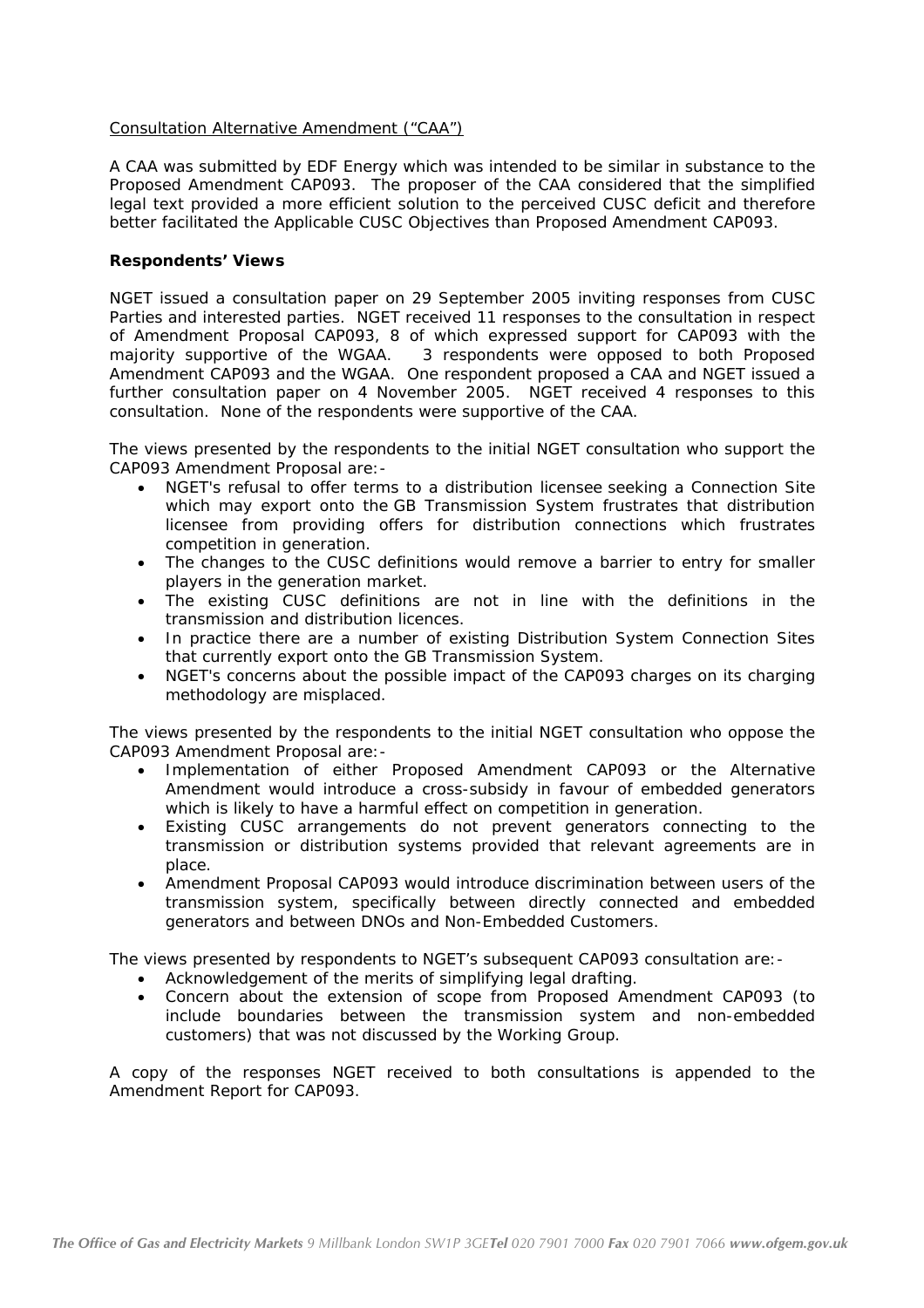## *Amendments Panel Members' Views*

No responses to either of the consultations on CAP093 were received from Panel Members in that capacity.

#### *Core Industry Document Owners' Views*

No responses to either of the consultations on CAP093 were received from Core Industry Document Owners in that capacity.

#### *NGET's Recommendation*

NGET does not believe that Proposed Amendment CAP093 or either of the Alternative Amendments better facilitate either of the Applicable CUSC objectives. NGET considers that Amendment Proposal CAP093 raises significantly broader issues than it explicitly addresses.

NGET recommended that CAP093 is not implemented and that no change is made to the CUSC with respect to this matter. NGET further recommended that if the Authority should approve Proposed Amendment CAP093 or either of the Alternative Amendments, implementation should be 10 business days after the Authority decision.

#### *Ofgem's View*

Ofgem, having considered the Amendment Report and having regard to its statutory duties and the Applicable CUSC Objectives, does not consider that Proposed Amendment CAP093 or either of the Alternative Amendments would better facilitate the achievement of the Applicable CUSC Objectives.

Ofgem acknowledges that the current CUSC definition of Grid Supply Point is consistent with the definition of that term in the electricity licences. Ofgem recognises that Amendment Proposal CAP093 and both Alternative Amendments propose a definition for Grid Supply Point that is not consistent with the definition of that term in the electricity licences. Ofgem considers that the introduction of this type of inconsistency between the transmission licence and the CUSC would increase the risk that NGET would be unable to fulfil its licence obligations. In particular, Ofgem is concerned by the CAA which proposes a definition for Grid Supply Point that would include Connection Sites that did not at any time deliver electricity from the transmission system to a distribution system. Ofgem does not consider that any of these proposed amendments better facilitate the Applicable CUSC Objectives.

Ofgem considers that the current CUSC definition of Distribution System is not consistent with the definition of that term in the electricity licences. In particular, Ofgem is concerned that the current CUSC definition does not include Connection Sites where electricity flows from a distribution system to the transmission system. The licence definition of Distribution System recognises such boundary points may exist and provides for them specifically. Ofgem considers that the definition of Distribution System proposed in Amendment Proposal CAP093 and the Alternative Amendments is narrower than that in the electricity licences as it classes all Connection Sites as Grid Supply Points. Ofgem considers that Amendment Proposal CAP093 and the Alternative Amendments propose definitions of Distribution System which use the term Grid Supply Point to describe a Connection Site that does not at any time deliver electricity from the transmission system to a distribution system. Ofgem considers that this type of usage of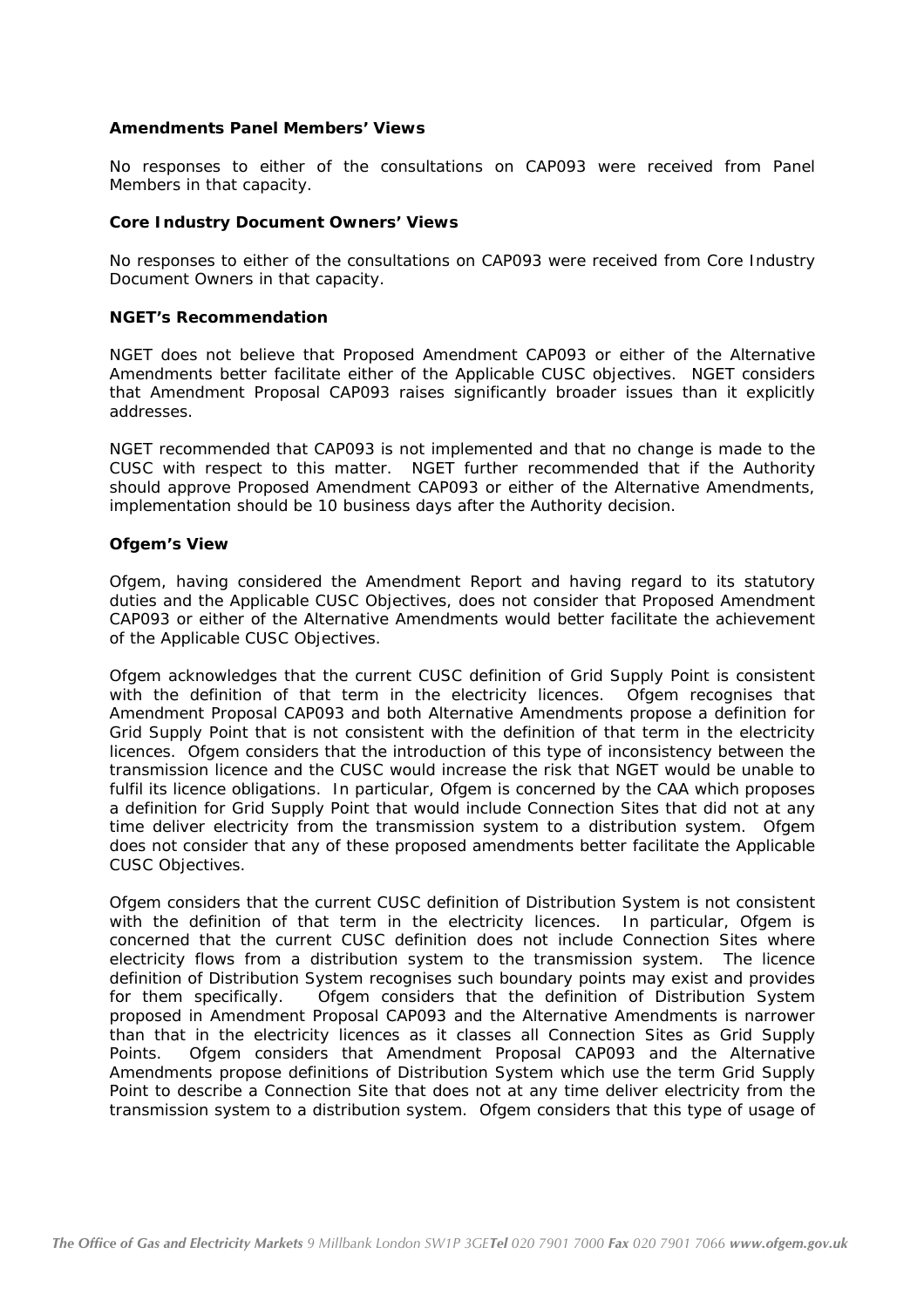Grid Supply Point is inconsistent with usage in the electricity licences and therefore does not consider that any of these proposed amendments better facilitate the Applicable CUSC Objectives. However Ofgem further notes that it would be beneficial if the CUSC definition of Distribution System better reflected the definition of that term in the electricity licences.

Ofgem recognises that the scope of the CAA is broader than that of Amendment Proposal CAP093. Ofgem acknowledges the concern raised by one respondent to NGET's consultation, that the full impact of the CAA was not assessed by the CAP093 Working Group.

Ofgem understands that there are circumstances where a customer may be able to choose between a connection to the transmission system or a distribution system. In such cases, Ofgem considers that the arrangements should allow for the customer to be in a position to make that choice. Ofgem recognises that NGET's transmission licence requires it to enter into agreement with a customer seeking a connection subject to defined exemptions. Ofgem notes that each distribution licensee has statutory and licence obligations relating to the offer of terms for connection to its distribution system. Ofgem further notes that in some circumstances the distribution licensee would not be able to connect a customer to its distribution system without changes to the transmission system. Ofgem acknowledges that such changes to the transmission system would usually require the receipt and acceptance of an NGET offer by the distribution licensee.

Ofgem is unclear about the specific parts of the CUSC that NGET considers prevent it from making an offer to a distribution licensee for a Connection Site which may deliver electricity to the transmission system. Ofgem understands that the CUSC requires a party seeking a Connection Site to apply to NGET providing specified details and notes that an application for connection from a distribution licensee is not specifically for a Grid Supply Point. Ofgem recognises that NGET needs to consider each application on its individual merits and make an offer substantially in the form of the CUSC. Ofgem notes that Exhibit C of the CUSC provides a basis for an offer for the connection of a distribution system to the transmission system. Ofgem accepts that Exhibit C does not specifically provide for Connection Sites that deliver electricity to the transmission system. Ofgem notes that the transmission licence requires NGET to offer to enter into a bilateral agreement with an applicant seeking a connection to the transmission system. Ofgem further notes that there is flexibility within the form of Bilateral Connection Agreement set out in the CUSC framework to cater for non-standard types of customer requests.

Ofgem does not consider that the arrangements preclude Connection Sites that deliver electricity to the transmission system. Ofgem notes that the Working Group identified 21 Connection Sites across GB which at times export onto the transmission system. Ofgem also acknowledges the general view of the Working Group that this number is expected to significantly increase in the future. Ofgem expects that the CUSC exhibits should adequately reflect the type of connections that customers require.

Ofgem has not identified a general restriction which it considers prevents NGET from offering terms to a distribution licensee for a Connection Site which may export onto the transmission system. However, Ofgem recognises that there may be specific connection applications where NGET is exempt from its transmission licence obligation to offer terms for connection.